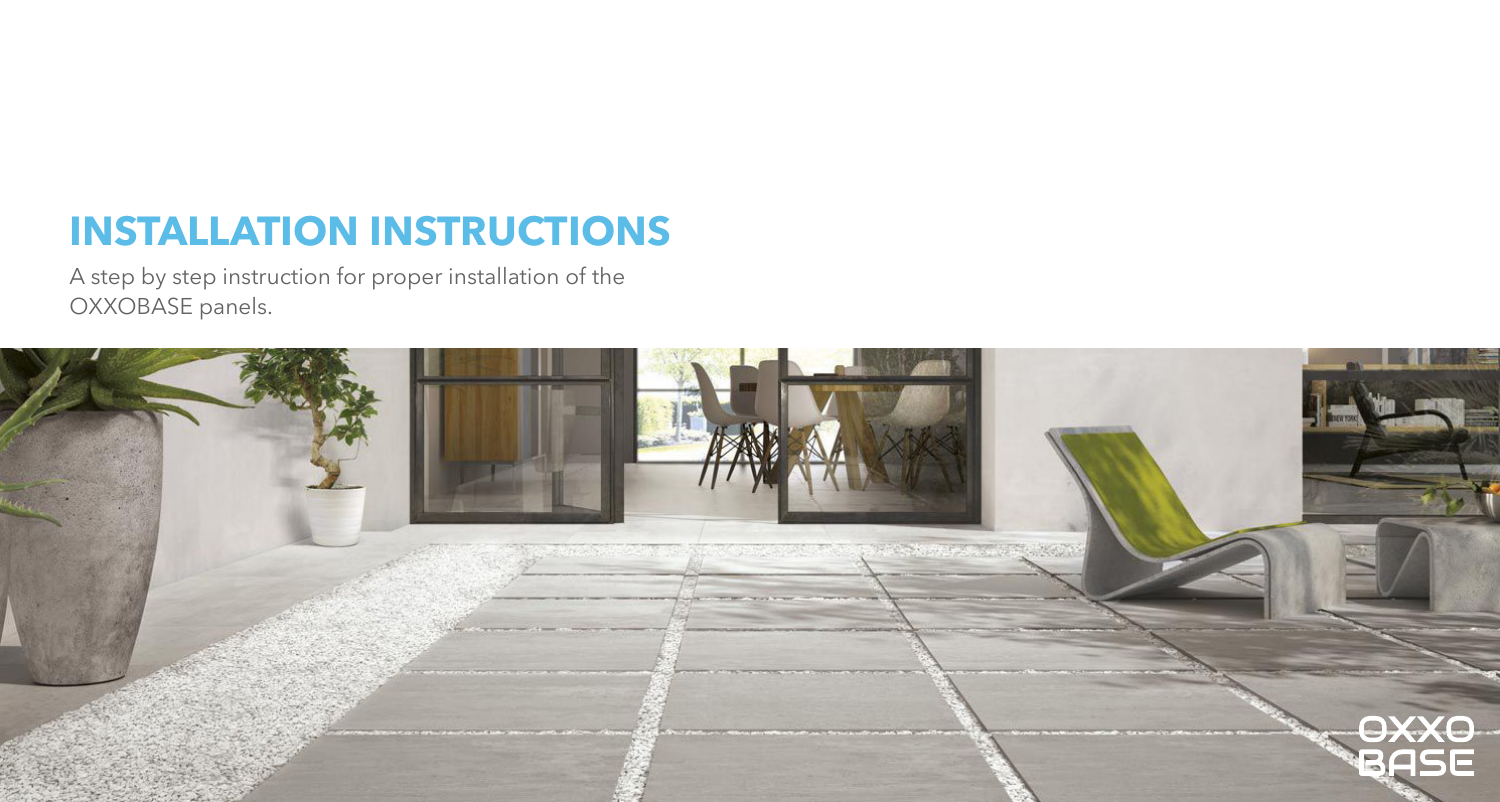#### **Digging to the right depth for your terrace**

You start by determining the terrace's frame. The soil is then excavated to a depth of approximately 20 cm.

| $20 \text{ mm}$<br>$22 \text{ mm}$ | ceramic outdoor tile<br>oxxobase |
|------------------------------------|----------------------------------|
|                                    | oxxobase                         |
| $10 \text{ cm}$                    | compacted sand bed               |
| 2mm                                |                                  |
|                                    |                                  |
|                                    |                                  |
|                                    | solid ground                     |
|                                    |                                  |
|                                    |                                  |





# **1 EARTH WORKS**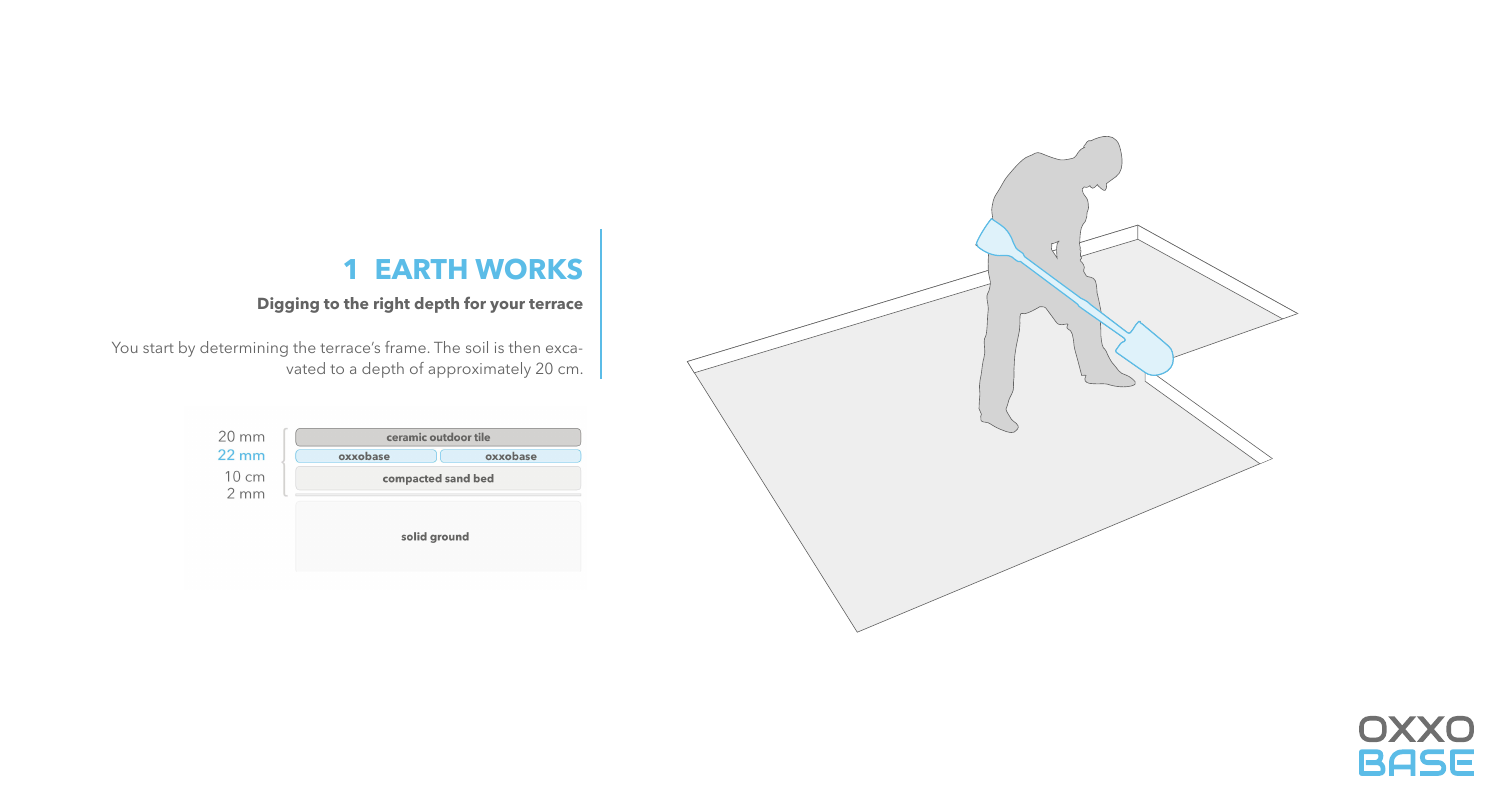**Laying out geotextile over the sand bed**

After levelling the surface you can roll out the geotextile over the area. Make sure there is a small overlap of individual strips. This enables a good proportional pressure distribution.





### **2 LAYING BOTTOM CLOTH**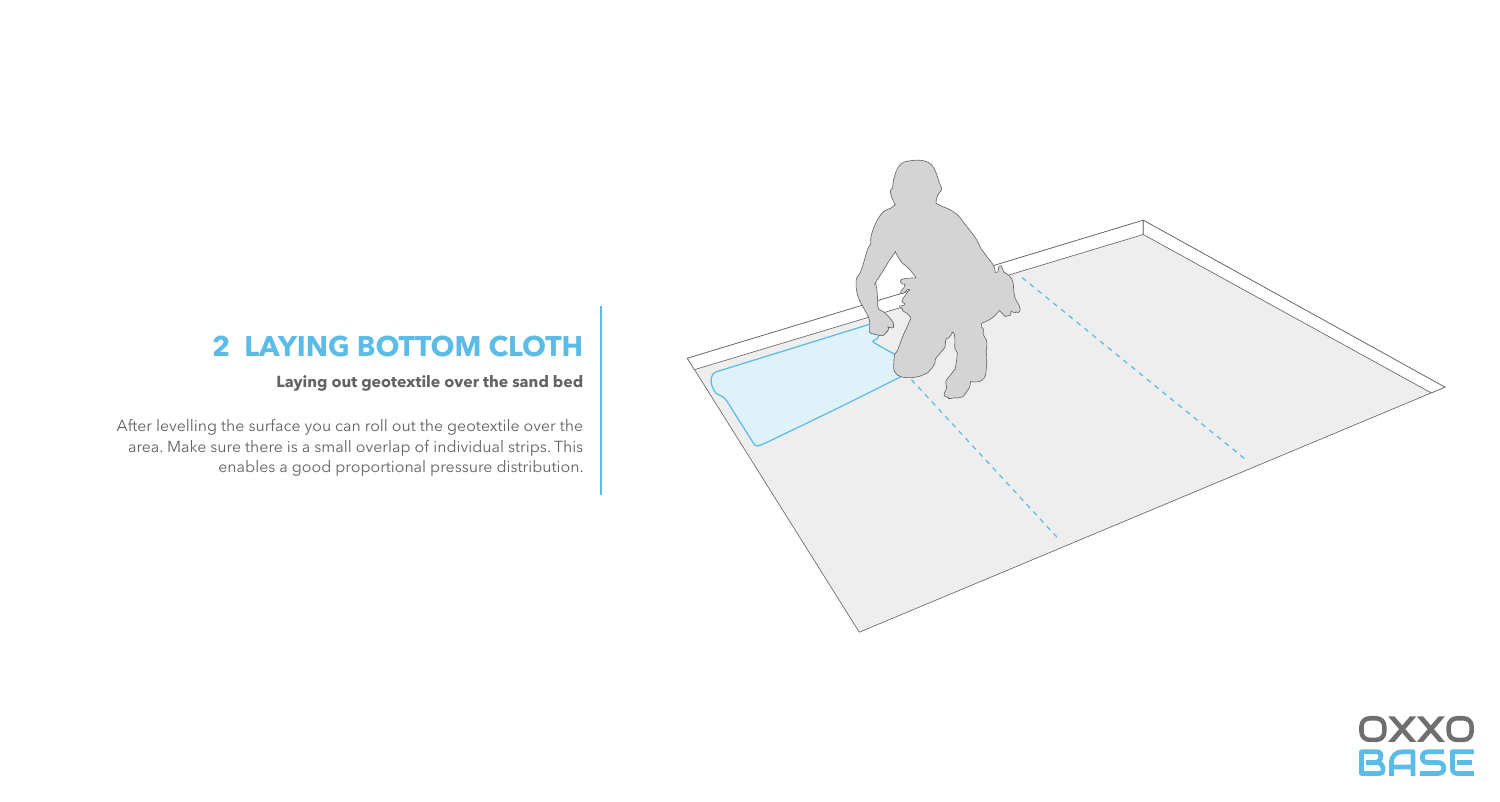#### **Distributing concrete sand over the fabric**

For an optimal substrate, 15 cm of concrete sand is placed and distributed on the fabric. This is best distributed with a rake.





### **3 APPLYING SAND LAYER**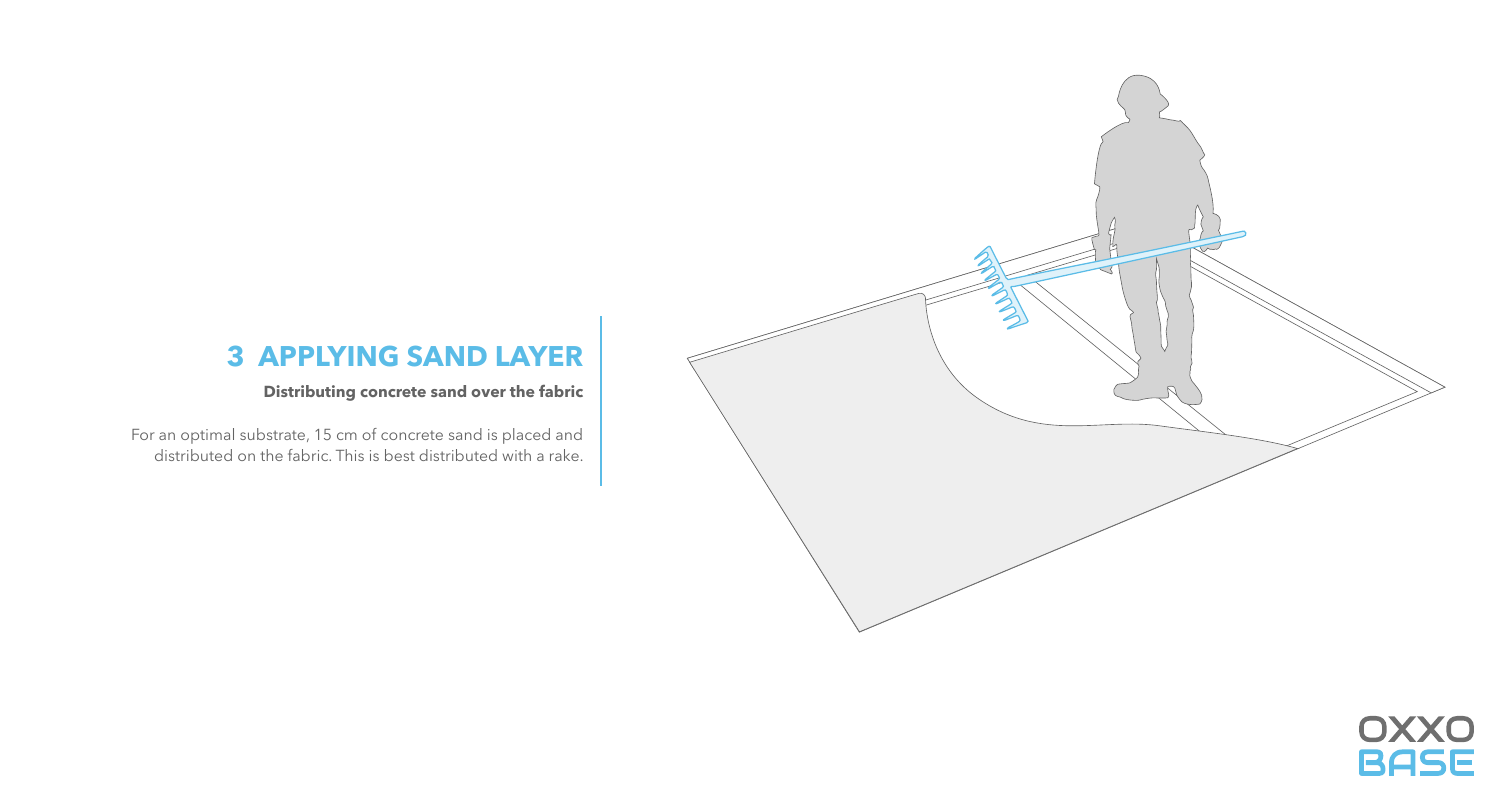#### **Vibrate the sand bed for a stable substrate**

Compact the sand fill with a vibrating machine. This enables a better pressure distribution and even finish.





### **4 VIBRATING**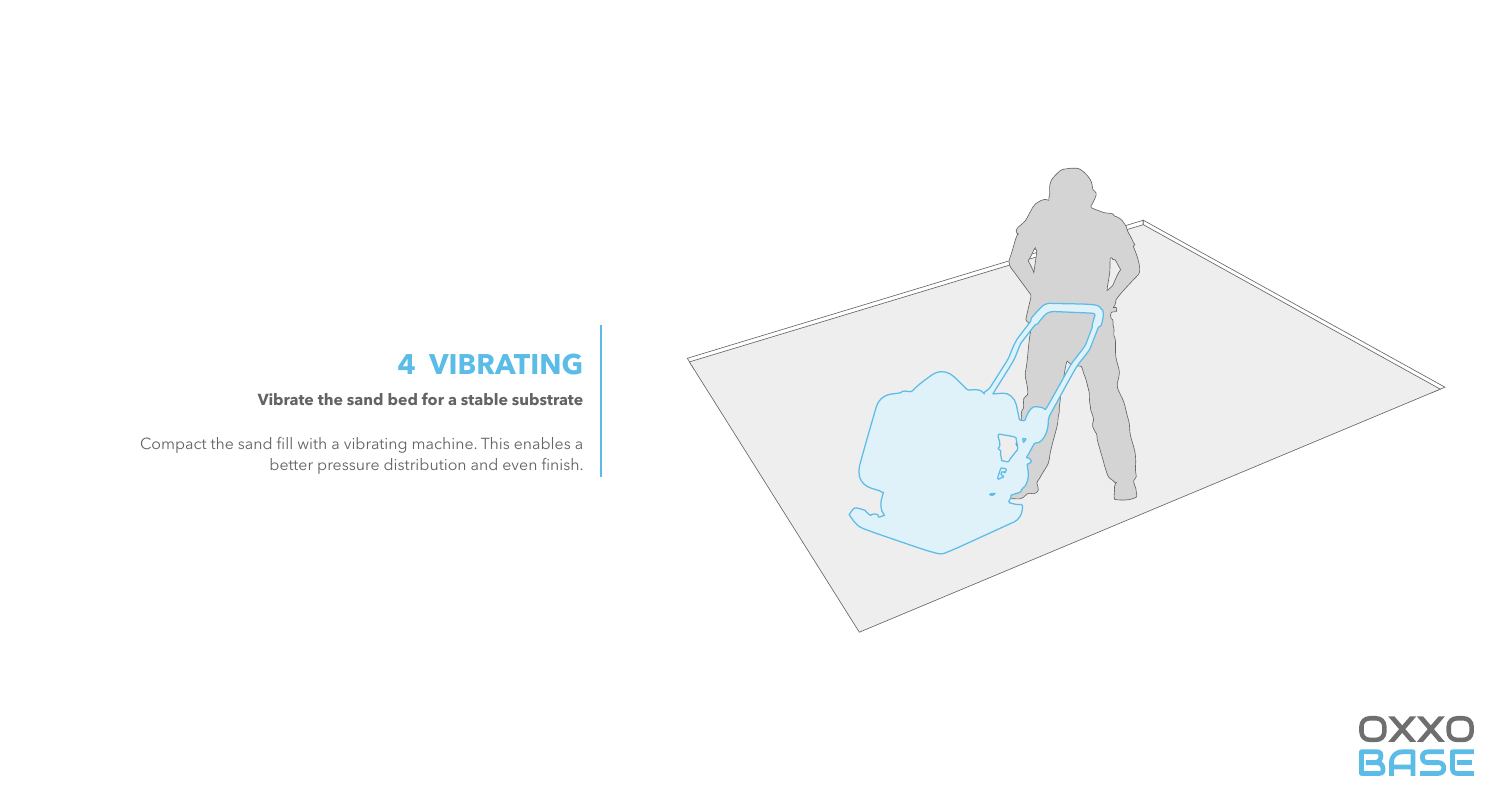#### **Levelling the floor for good drainage**

A spirit level or straight edge can be used for smoothing the floor. It is important to consider a slope of at least 1% towards the drainage.





### **5 LEVELLING**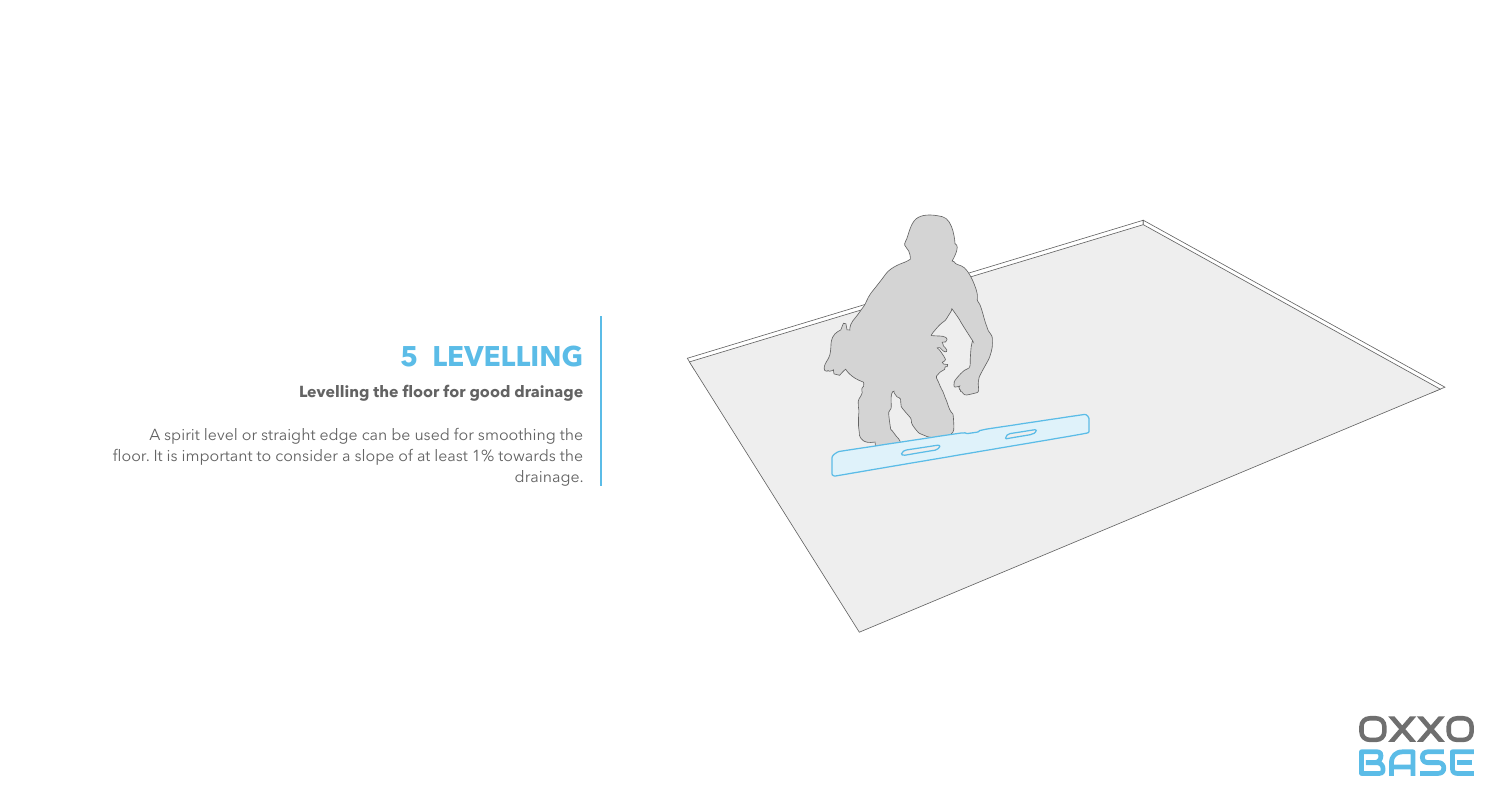#### **Installation of the OXXOBASE panels**

The panels can be easily cut to size with a snap-off knife. To this end, the drainage profiles can be used as a guide. The plates are connected through a tongue-and-groove connection.

It is important to begin with 2/3 of a plate. This way, the seams of the OXXOBASE and the later laid tiles will not overlap.







### **6 OXXOBASE**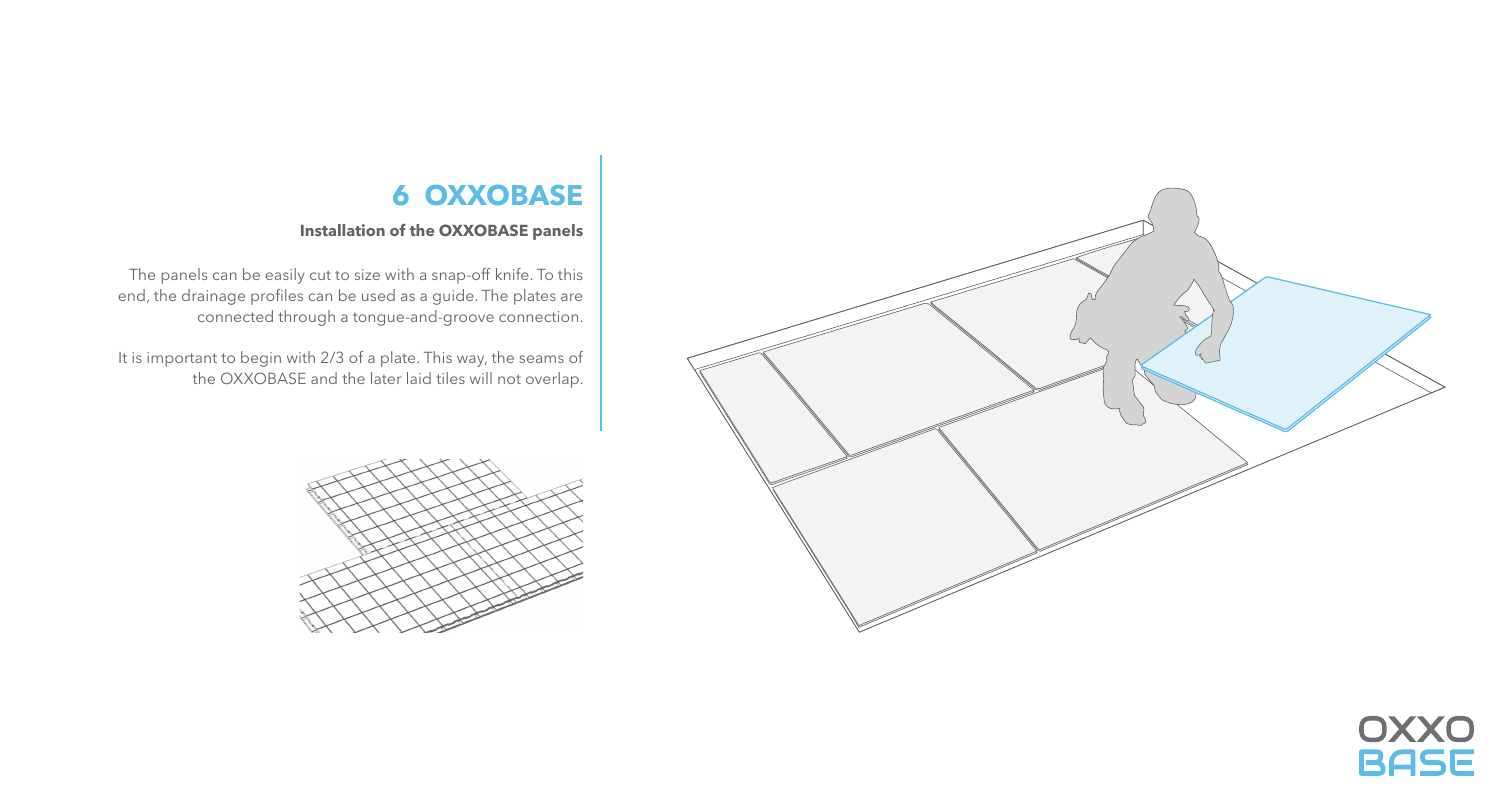#### **Placing the chosen tiles**

Next, the tiles can be laid. This is cross-bonded with the OXXO-BASE to achieve the most stable result.

Tile spacers can be used for the right space between tiles.





### **7 LAYING TILES**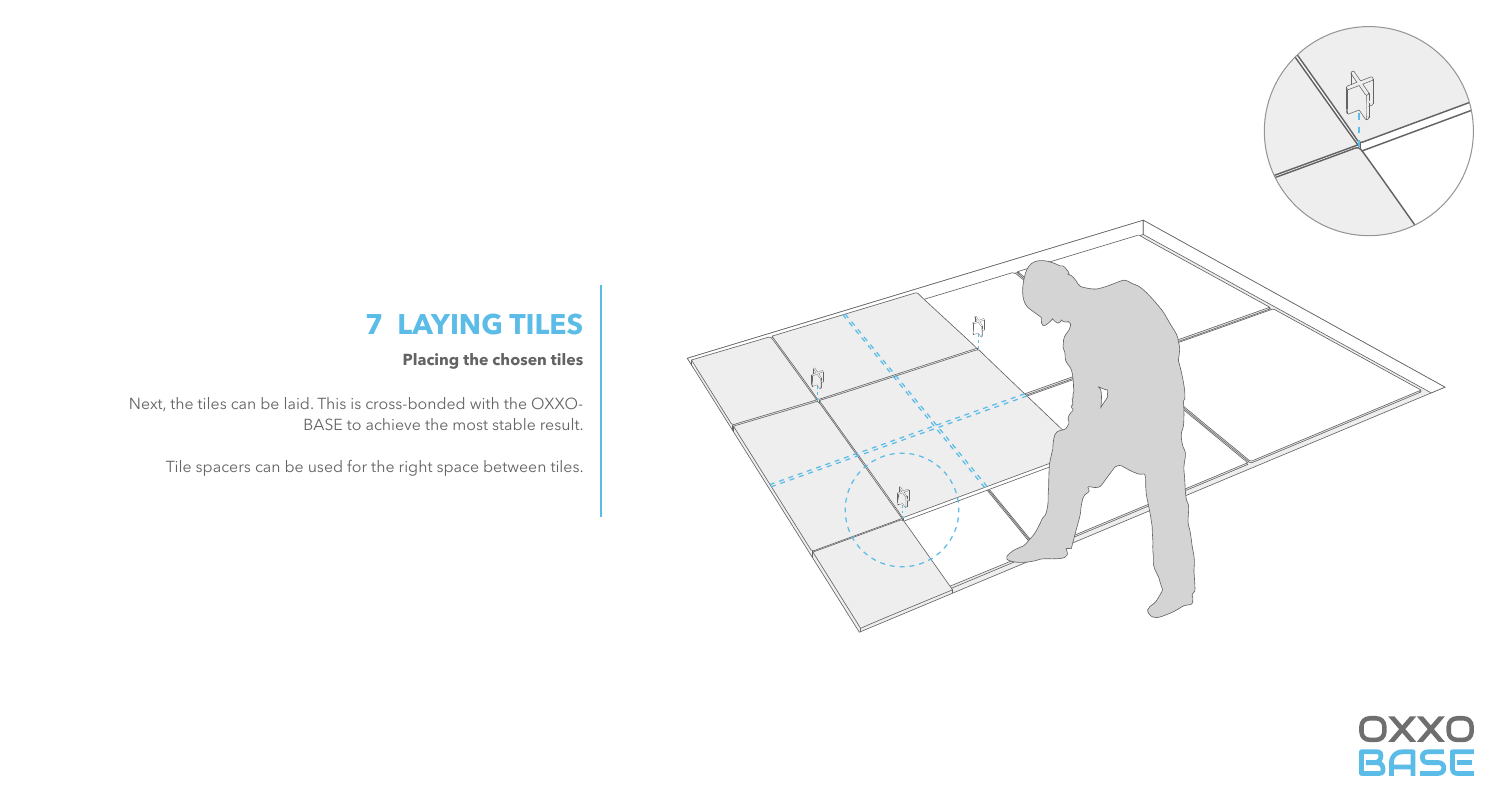**Enclosing tile floor**

When the tiles are placed, concrete edging is placed to keep the terrace firmly in place.

 $\sim 10^{-5}$ 





### **8 EDGING**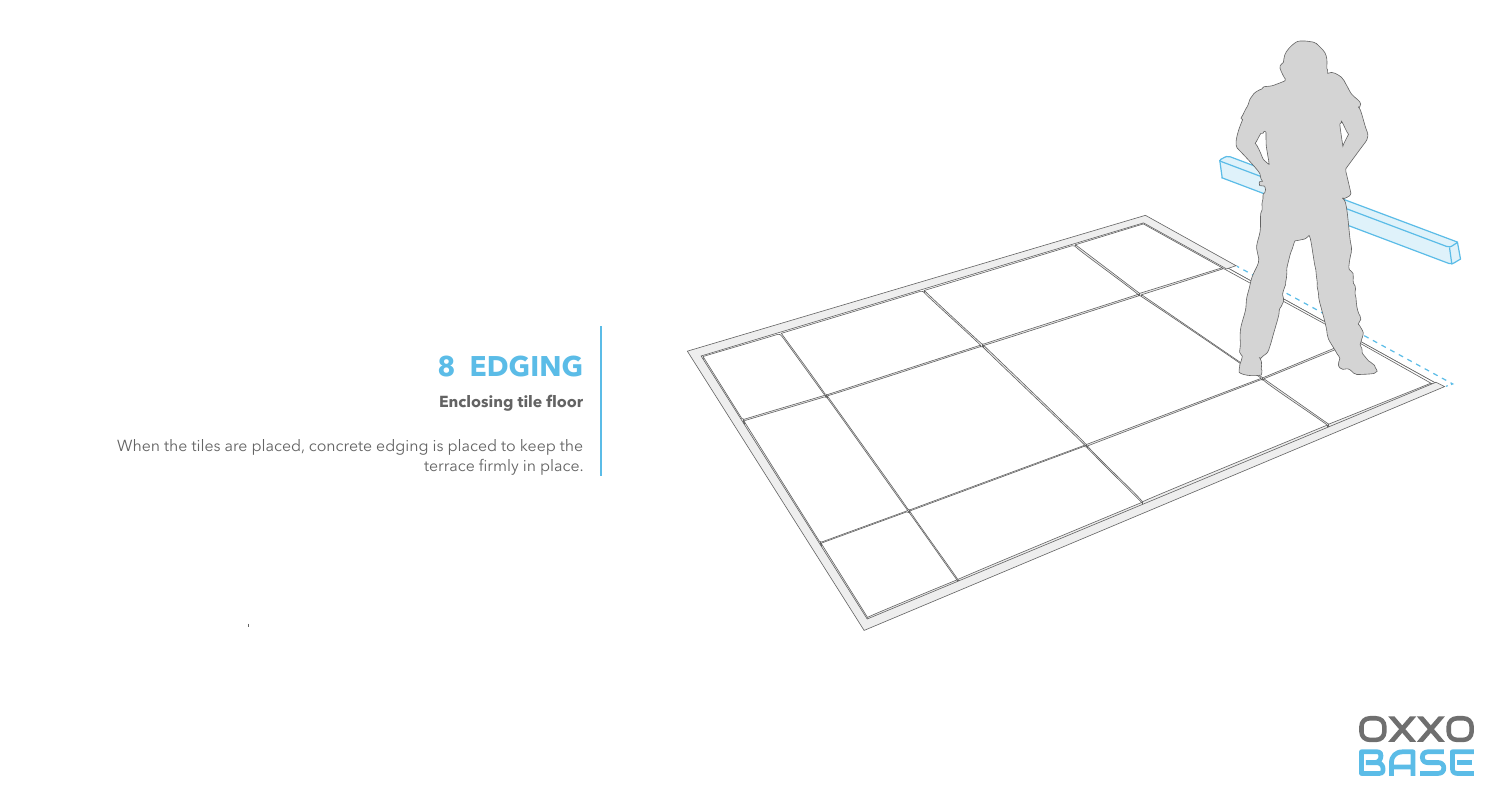#### **Fine-tuning the terrace**

When the terrace is this ready, a few tiles may be slightly slanting.

This can be solved by tapping the tiles with a mallet (with rubber head).

 $\mathbf{u}$ 





### **9 TAPPING**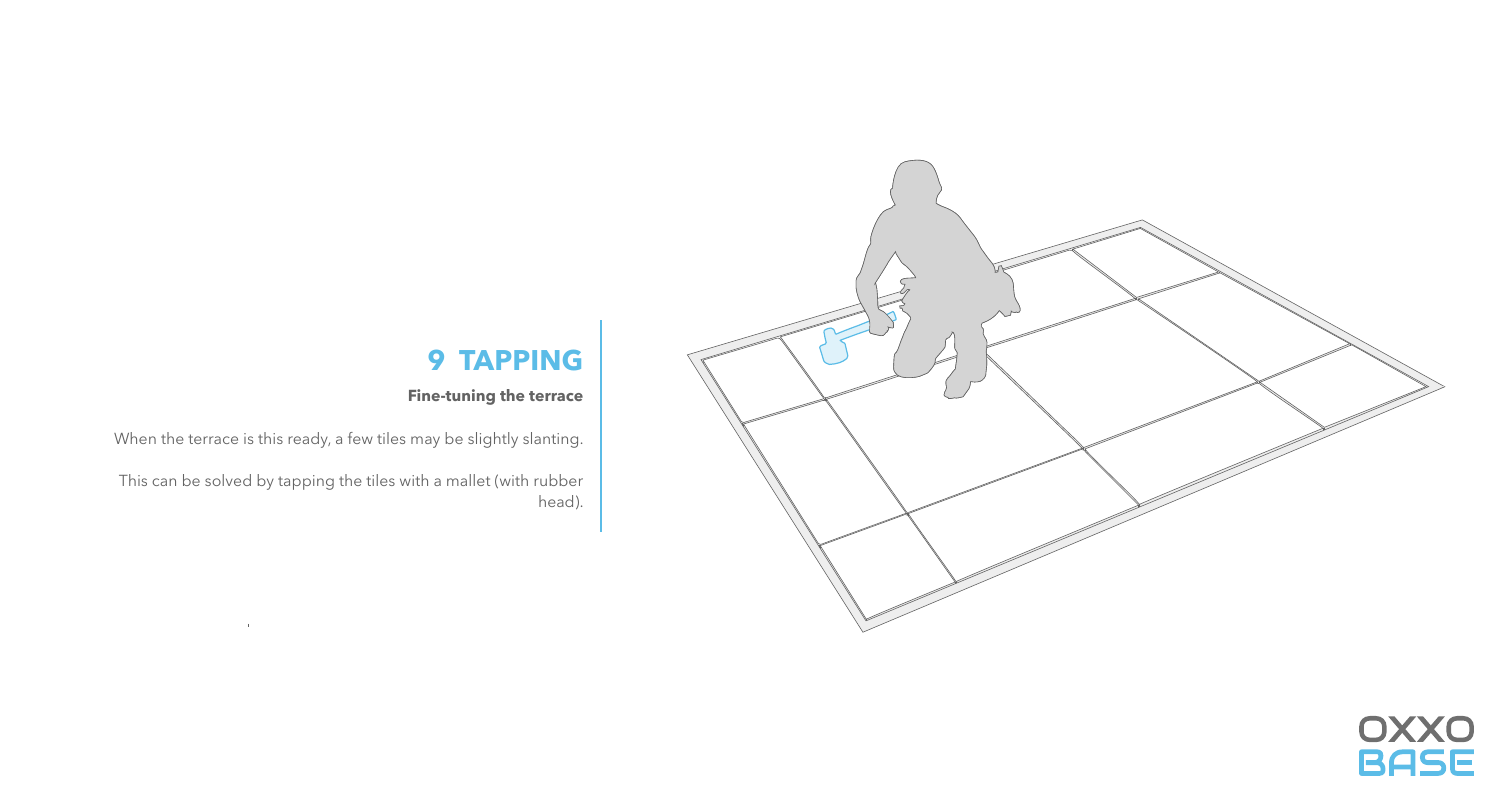**Apply grout**

The open joints can be filled with a polymer grouting material. This is best pressed into the joints with a broom.





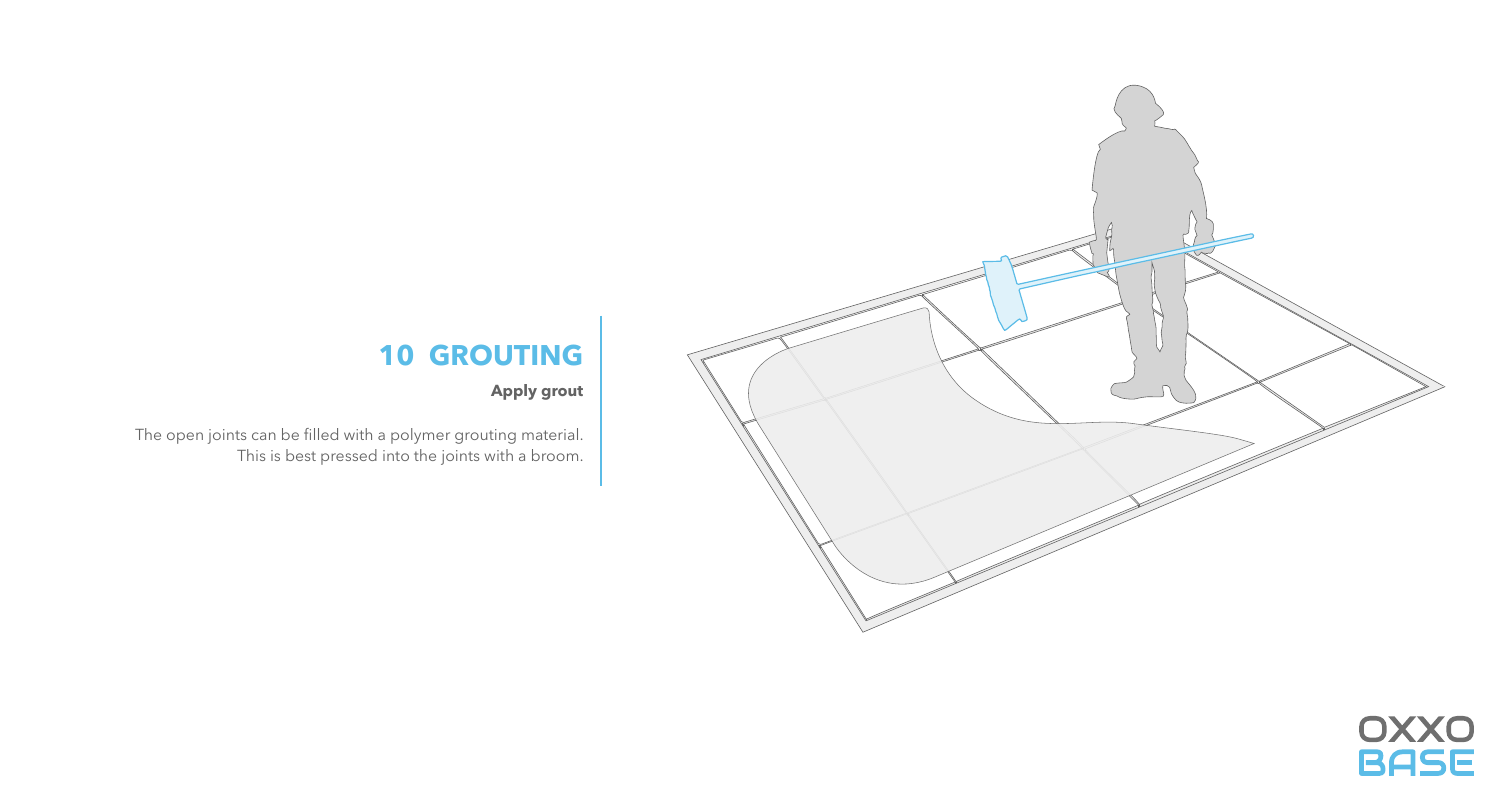#### **Wetting the terrace with a garden hose**

When dampening the terrace, the polymer grout will harden and create a solid bonding between all tiles.





### **11 DAMPENING**